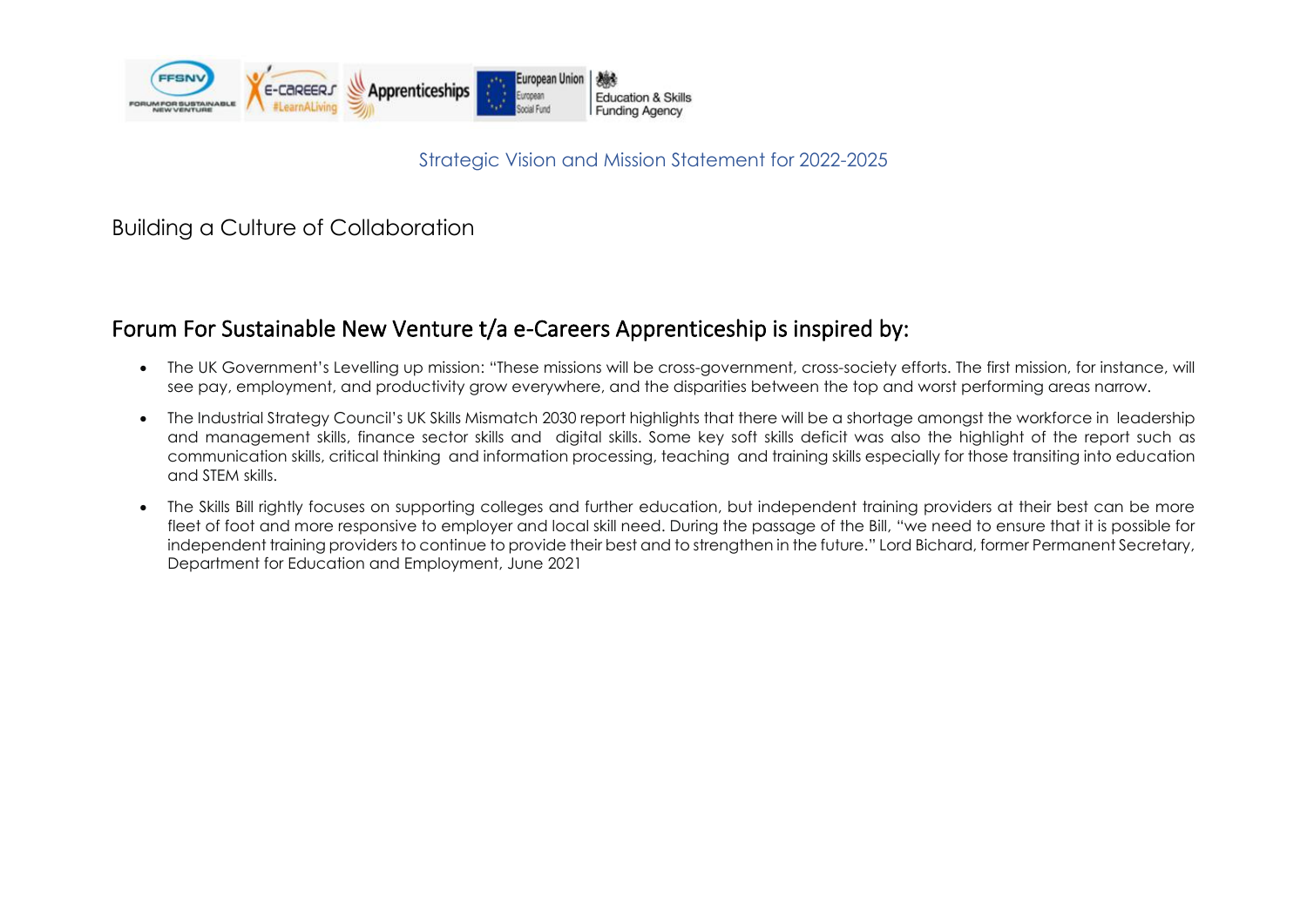

## **Strategic Drive: What Drives us and forms our Mission**

| <b>Drivers</b>                                                                                                                            |                                                                  |                                          |  |  |  |  |
|-------------------------------------------------------------------------------------------------------------------------------------------|------------------------------------------------------------------|------------------------------------------|--|--|--|--|
| The UK Government's Levelling up mission                                                                                                  |                                                                  |                                          |  |  |  |  |
| Leadership Direction                                                                                                                      | How                                                              | <b>Deliverables</b>                      |  |  |  |  |
| Promote and support the delivery of our                                                                                                   | Offer of Standards defined by the need                           | Business apprenticeship targets and      |  |  |  |  |
| apprenticeships standards to support SME - Large                                                                                          | of National, Regional and Local needs                            | sustainable growth                       |  |  |  |  |
| Levy organisations.                                                                                                                       |                                                                  |                                          |  |  |  |  |
|                                                                                                                                           | The Industrial Strategy Council's UK Skills Mismatch 2030 report |                                          |  |  |  |  |
| Leadership                                                                                                                                | How                                                              | <b>Deliverables</b>                      |  |  |  |  |
| Promote and support bespoke and flexible learning                                                                                         | Implementation of employer-Learner led                           | Good to outstanding Learner outcomes     |  |  |  |  |
| for learners and employers to receive quality learning                                                                                    | programmes, high emphasis on individual                          |                                          |  |  |  |  |
| experience.                                                                                                                               | Learning plans.                                                  |                                          |  |  |  |  |
|                                                                                                                                           |                                                                  |                                          |  |  |  |  |
| Encouraged by the Skills Bill which rightly recognises independent training providers can achieve to growth the apprenticeship uptake and |                                                                  |                                          |  |  |  |  |
| can be more fleet of foot by being responsive to employer and local skill need                                                            |                                                                  |                                          |  |  |  |  |
| Leadership                                                                                                                                | How                                                              | <b>Deliverables</b>                      |  |  |  |  |
| Informed approval of Apprenticeship Standards (aka                                                                                        | Informed through robust business cases                           | Standards:                               |  |  |  |  |
| Products)                                                                                                                                 | and employer needs                                               | See List of Standards delivered by FFSNV |  |  |  |  |
|                                                                                                                                           |                                                                  |                                          |  |  |  |  |

# **Our Hierarchy's Expectations:**

#### **Our Vision and Mission Builders:**

| Varun Bhatt     | <b>Director</b>                                                            |
|-----------------|----------------------------------------------------------------------------|
| Tolu Fagbola    | <b>Director</b>                                                            |
| Dr Busayo Ajayi | <b>Director</b>                                                            |
| Paul Callaghan  | <b>Director</b>                                                            |
| Mala Rajput     | Head of Apprentice in collaboration with the Operations and Delivery Team. |
|                 |                                                                            |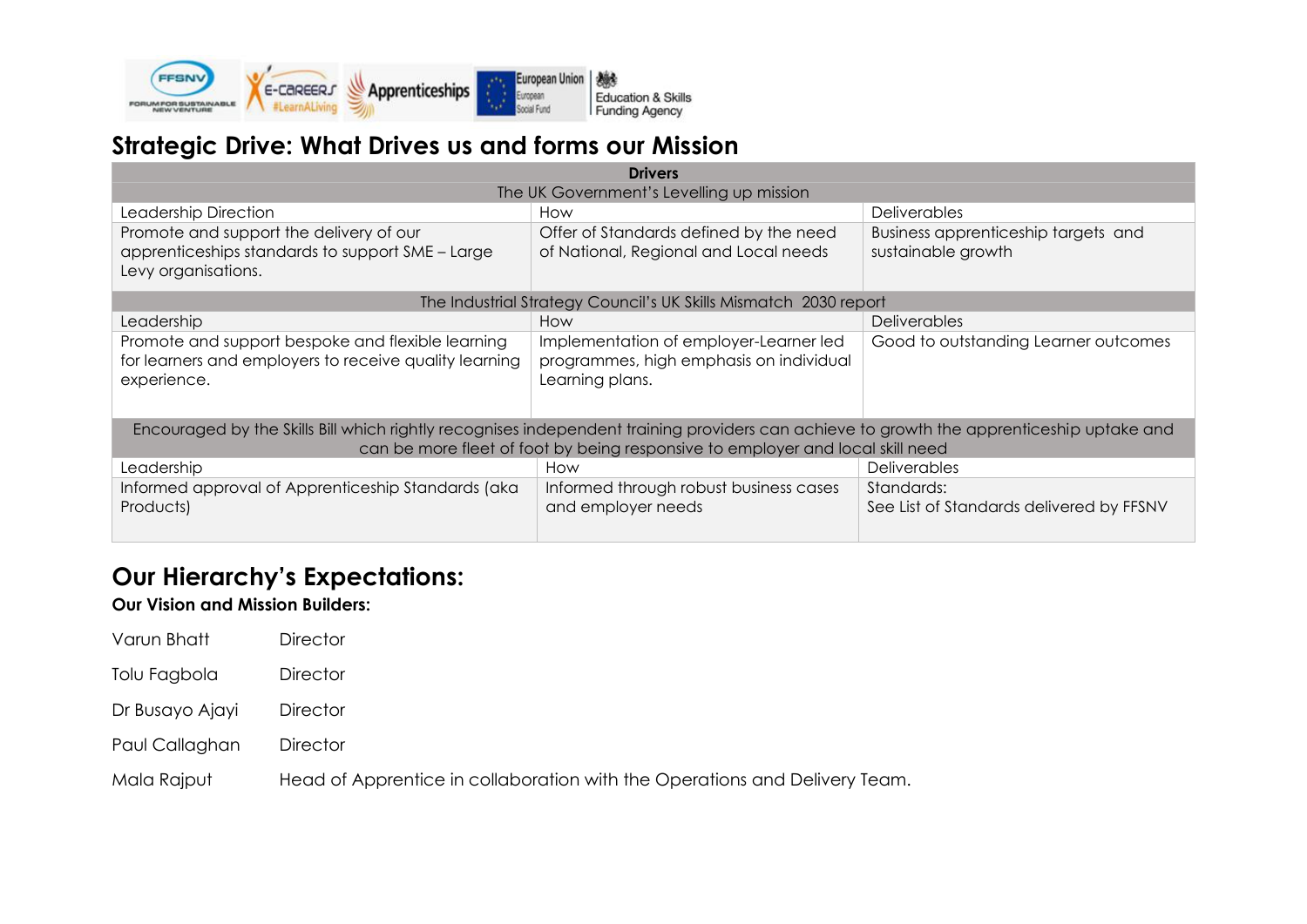

We are a growing team of strong determined people. Tackling complex challenges under rapid deadlines transforming a start-up to join in competition with well-established school of training providers, with much to experience and learn, the Founder and Senior Management strongly believe that collaboration is critical.

- **Our Vision**at Forum for Sustainable New Ventures, trading as e-Careers Apprenticeships, is to be an outstanding training provider who will develop people to close the gap between performance and potential
- **Our Mission** at Forum for Sustainable New Ventures trading as e-Careers Apprenticeships is to enable the success of businesses by helping them retain skills and talent, through our own Ambition, Synergy and Expertise in training their apprentices with an attitude reinforced by our Values.
- **Our Values** at Forum for Sustainable New Ventures trading as e-Careers Apprenticeships include:
	- o Accountability We take responsibility and quality assure our processes for an excellent learner experience
	- o Diversity & Inclusion Dedication to support cultural & British values, this includes health and safety of our learners.
	- o Excellence We have pride in our teams and talent within, supporting our learners and employers to aim for the best learning outcome
	- o Promise We remain unbiased in our support, learning and advice and guidance
	- $\circ$  Transparency & Integrity Open and honest with our teams and stakeholders
- Key aims include:
	- o Supporting SMEs and BAME communities in creating apprenticeships: The biggest limitation for SMEs taking on apprenticeships is the additional strain it creates for small and minimally resourced human resource and administrative departments.
	- o Our Business Development Unit is committed to unlocking new apprenticeship opportunities. Many employers frequently lack access to the information and practical support which can change often outdated and negative perceptions.
	- o We can help employers explore how they can utilise apprenticeships within their workforce. There is a growing awareness among business services companies of a need to diversify their intake beyond standard graduate recruitment channels.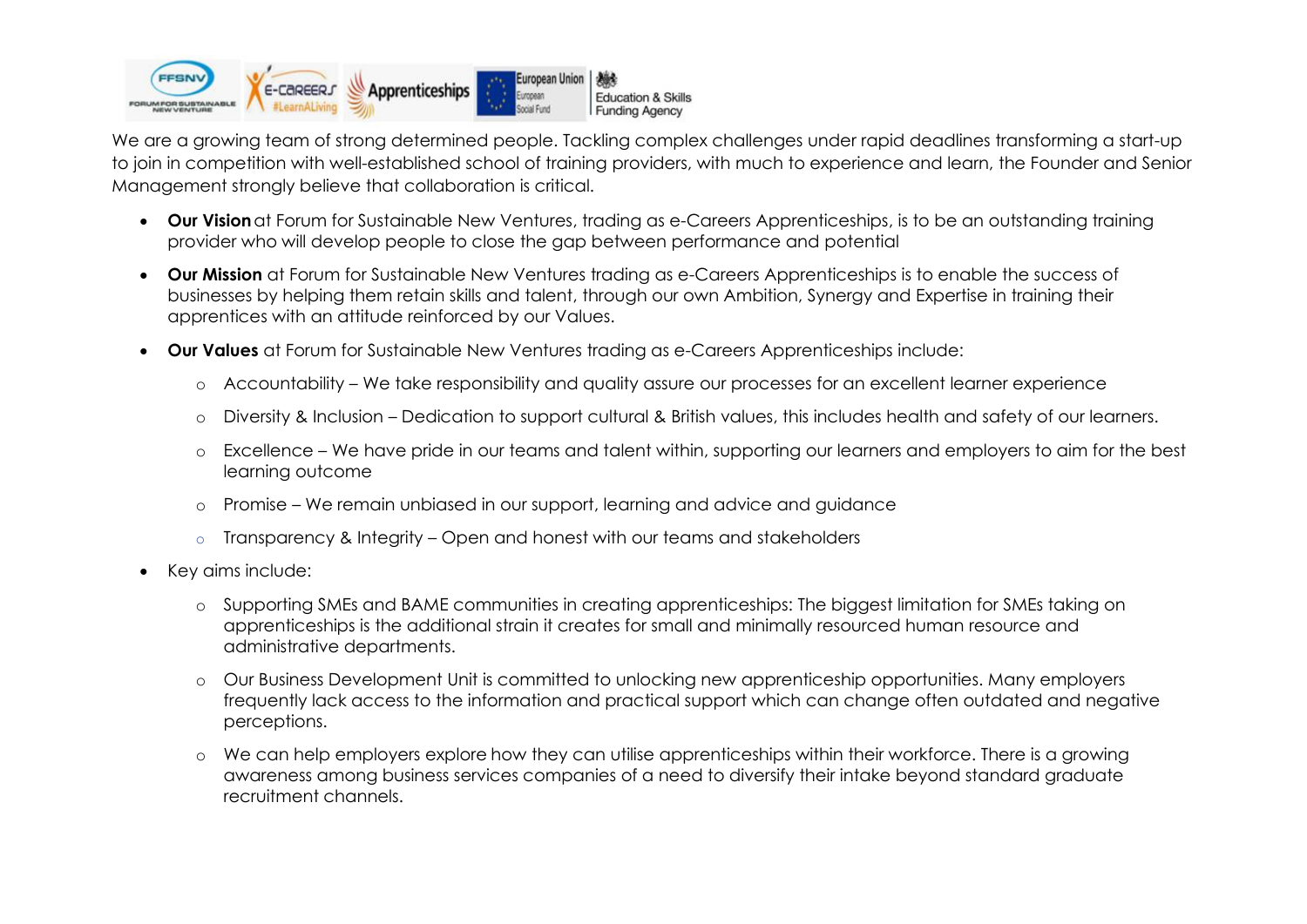

#### **Our expectations for high quality in apprenticeship training**

Top Level Roles and Responsibilities

| Role                 | <b>Empowered to</b>                                                               | <b>Expectations</b>                                       |
|----------------------|-----------------------------------------------------------------------------------|-----------------------------------------------------------|
| Strategic Leadership | Approve policies and safeguard finances                                           | Full accountability & Transparency                        |
| Delivery Leadership  | Support, direct and implement                                                     | Full accountability with collaboration                    |
|                      | processes.                                                                        | from Delivery Team                                        |
|                      | Safeguard Quality and Compliance                                                  |                                                           |
| Operational Team     | Innovate, create, lead on quality and<br>service what is best for the learner and | Full accountability with support from<br>leadership teams |
|                      | employer                                                                          |                                                           |

Our Vision and Mission Builders :Varun Bhatt, Director; Tolu Fagbola Director; Dr Busayo Ajayi Director; Paul Callaghan Director and Mala Rajput Head of Apprentice in collaboration with the Operations and Delivery Team are responsible for establishing our Expectations.

Our expectations also inform our Key Performance Indicators (KPIs) introduced in February 2022 to the business as part of our quality improvement plan. Our KPIs are developed collaboratively with SMT and Operations Teams informed by our Quality Improvement Plan. Impact expectations are high, learning outcomes to achieve 80% -100% in every programme area. Solutions and Ideas are sought out in team meetings which occurs every fortnight. KPIs are reviewed and monitored by the Quality team, approved by the Senior Management team (SMT)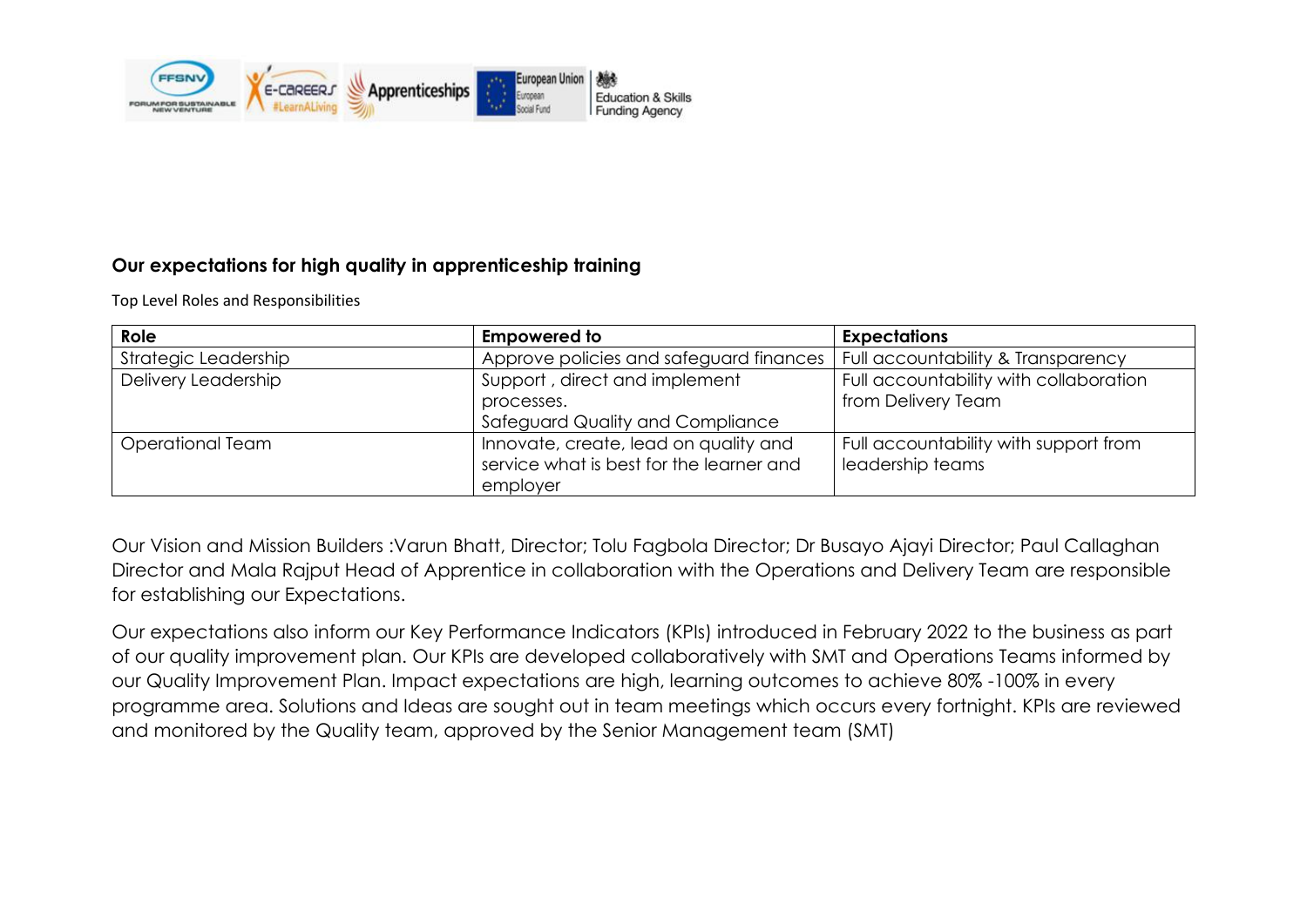

The team is getting used to having these new set of expectations (KPIs) and what it looks like to move forward together. This means that these expectations have to be reinforced constantly. At first, in 2020 we aligned our processes to comply fully with ESFA rules to ensure that we work towards 100% compliance. As our start up matures with a growing team and new learners in the pipeline, our key performance indicators, per process, will evolve depending on the business growth and our stakeholder needs.

In practice our expectations cover the whole end to end learner journey. The main expectation is that all our KPIs is are met that leads to Learner Success. Our teams are a aware that our quality is measured by our employers, learners, ESFA and Ofsted.

#### **Our Expectations in practice:**

- Delivery by highly qualified people (supported by CPD/other activities
- Achieve our Set KPIs in order to provide high quality service to our stakeholders both internal and external including ESFA and OFSTED
- Tailored training content, learning contextualised to job roles/behaviours
- Provide Additional Support for those with learning needs (e.g., SEND) ensuring 100% positive outcome for the learner and employer.
- Encouraging apprentices to aim high through SMART Target setting e.g. distinctions or progression in the workplace.
- Timely interventions by relevant teams to support learners in their journey
- 100% employer engagement in progress reviews and other subject based developments, working closely with employers in designing the learner journey.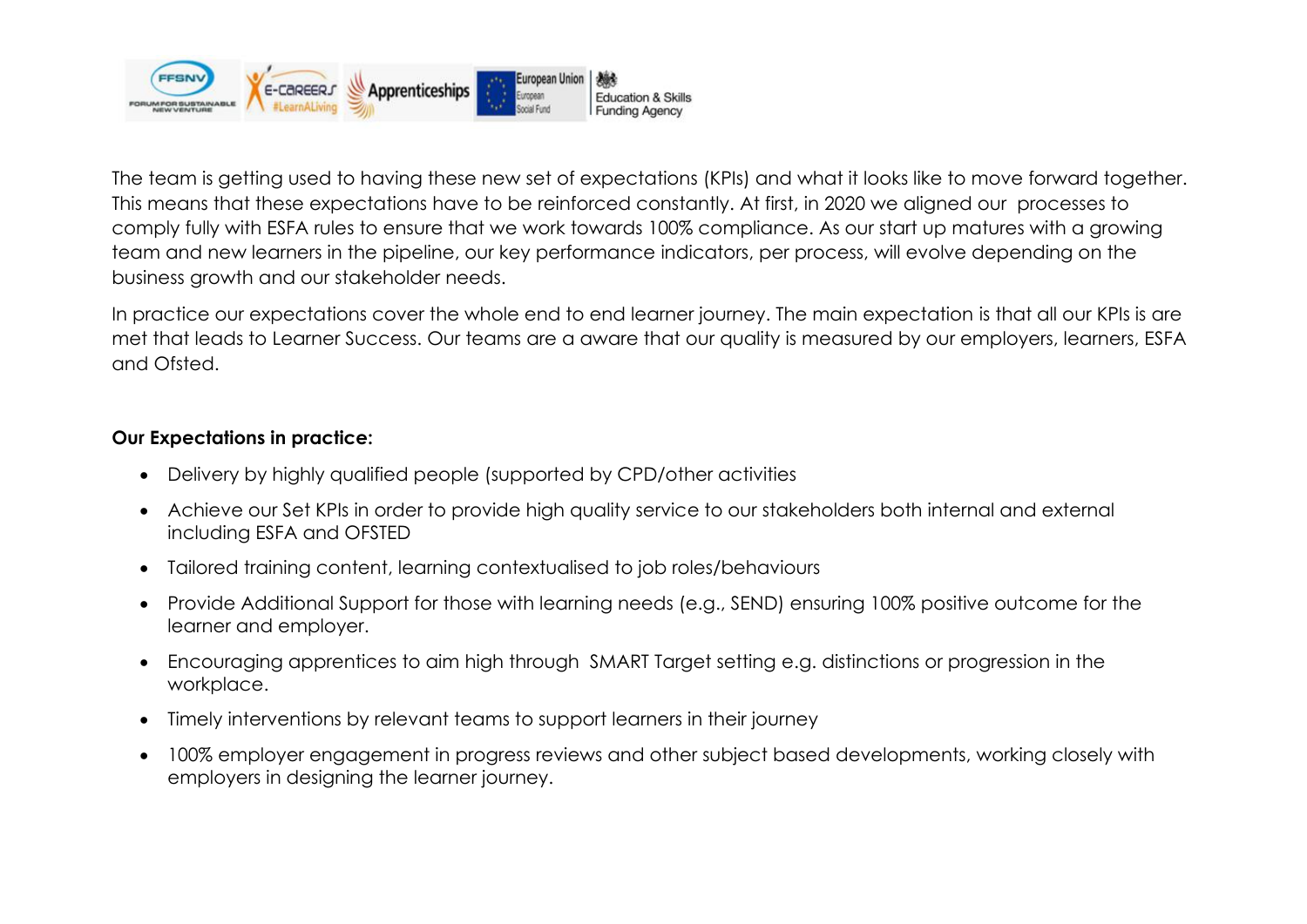

- Working towards partnerships with universities in offering Higher Apprenticeships, creating progression routes for our apprentices e.g. we have initiated partnership with Buckingham University for progression routes in Digital apprenticeships and Leadership and Management programmes.
- Retaining accreditations such as CMI, BCS, LIBF, AAT and ICB
- We have planned to achieve or are working towards gaining accreditation and partnerships with NCFE for our assessor coach programme
- We plan to gain our Matrix accreditation in the later end of 2022
- We plan to gain our ISO 9001 by April 2023
- We plan to hold Investors in People mark as we grow and by 2023
- 100% stakeholder satisfaction rating via our surveys which inform our Quality improvement plan for maximum impact on learning outcomes and high-quality experience
- Good level of staff retention and progression, to motivate and encourage creativity and innovation
- We expect easily accessible safeguarding consult, open access to all our learners and staff
- We expect to all our coaches to develop our learners instilling good British Values
- Equality, Diversity and Inclusion in stilled in our values and we expect out learners, clients and employees to respect and follow on the culture for collaborative working.
- Our focus and expectations are designed to support the Small and Medium Sized Companies and the BAME community in hiring apprentices, being a part of their growth.
- 100% ESFA Compliance rating is expected in our first ESFA, joint OFSTED visit.
- Good to outstanding OFSTED rating is expected led by our KPIs.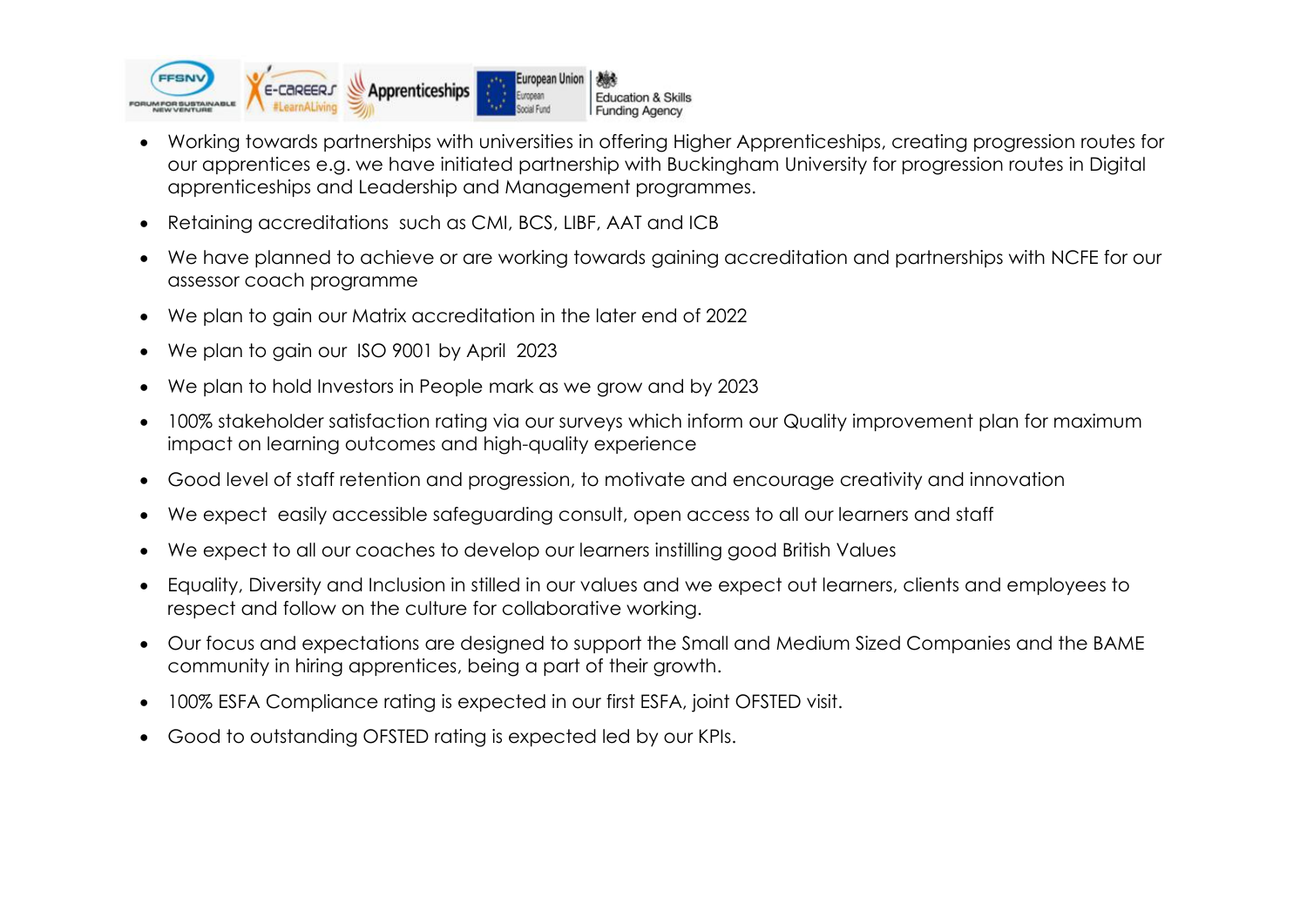

post induction activity

#### **Our KPI Structure - Communications**

| Line Manager $-$<br>Dependency – Accountable person's<br>Accountable – person<br>responsible<br>support<br>accountable | Dependency Line Manager $-\sqrt{ }$<br><b>SMT</b> overall<br>reporting line for person<br>reporting line for person<br>accountability<br>supporting |  |
|------------------------------------------------------------------------------------------------------------------------|-----------------------------------------------------------------------------------------------------------------------------------------------------|--|
|------------------------------------------------------------------------------------------------------------------------|-----------------------------------------------------------------------------------------------------------------------------------------------------|--|

We expect Management and Delivery by highly experienced and qualified people (supported by CPD/other activities), tailored training content, learning contextualised to job roles/behaviours, robust support for those with additional needs (e.g., SEND), empowering apprentices. KPIs are for achievement, completion, learner & Employer satisfaction.

#### **2022 – 2025 KPI Expectations**

**First visit checks** 

| Journey                              | <b>KPIS</b>                                                   | <b>Completion %</b> |                                                      |                       |              |              |            |
|--------------------------------------|---------------------------------------------------------------|---------------------|------------------------------------------------------|-----------------------|--------------|--------------|------------|
|                                      |                                                               | KPI                 |                                                      |                       |              |              |            |
|                                      |                                                               |                     |                                                      |                       |              | Dependancy   |            |
|                                      | <b>Onboarding KPI</b>                                         |                     | Accountable                                          | Dependancy            | Line Manager | Line Manager | <b>SMT</b> |
| Predinduction                        | timely                                                        | 100%                | <b>BB</b>                                            | <b>BDU</b>            | <b>MR</b>    | PC           |            |
| Enrolements                          | timely before induction                                       | 100%                | <b>BB</b>                                            | <b>BDU</b>            | <b>MR</b>    | DC           |            |
| 6 week retention                     | monthly                                                       | 95%                 | <b>BB</b>                                            | РC                    | MR           | VB           | TF BA      |
| onboarding Spreadsheet               | timely completion within 3 days after induction               | 100%                | <b>BB</b>                                            | Admin                 | <b>BB</b>    | MR           | TF         |
|                                      |                                                               |                     |                                                      |                       |              |              |            |
|                                      |                                                               |                     |                                                      |                       |              | Dependancy   |            |
|                                      | <b>ESFA Documents KPI</b>                                     |                     | Accountable                                          | Dependancy            | Line Manager | Line Manager | <b>SMT</b> |
| Commitment Statements                | Timely, as agreed by Team minimum 1 day before induction      | 100%                | <b>NG</b>                                            | <b>BB &amp; Admin</b> | <b>MR</b>    | <b>MR</b>    |            |
| Apprenticeship Agreements            | Timely, as agreed by Team minimum 1 day before induction      | 100%                | <b>NG</b>                                            | <b>BB &amp; Admin</b> | <b>MR</b>    | <b>MR</b>    |            |
| Employer contracts                   | Timely, as agreed by Team minimum 1 day before induction      | 100%                | <b>NG</b>                                            | <b>BB &amp; Admin</b> | <b>MR</b>    | MR           | <b>BA</b>  |
| <b>Student IDs</b>                   | Timely, as agreed by Team minimum 1 day before induction      | 100%                | <b>BB</b>                                            | <b>NG</b>             | <b>MR</b>    | <b>MR</b>    | <b>TF</b>  |
|                                      |                                                               |                     |                                                      |                       |              |              |            |
|                                      |                                                               |                     |                                                      |                       |              | Dependancy   |            |
|                                      | <b>Inductions KPI</b>                                         |                     | Accountable                                          | Dependancy            | Line Manager | Line Manager | <b>SMT</b> |
| Preinduction Paper work aka ESFA doc | timely before induction                                       | 90%                 | <b>NG</b>                                            |                       | <b>MR</b>    | <b>MR</b>    |            |
| Induction Schedule                   | 2x a month as agreed attended by Coaches and completed timely | 100%                | BB (to arrange with coaches) Coaches (going solo) MR |                       |              | <b>MR</b>    |            |
| First day of learning                | induction activity                                            | 100%                | BB (to arrange with coaches Coaches (going solo) MR  |                       |              | <b>MR</b>    |            |
| <b>Induction Quiz</b>                | induction activity                                            | 100%                | <b>NG</b>                                            | <b>BB/Coaches</b>     | <b>MR</b>    | <b>MR</b>    | TF         |

|                                 |                                                                                  |      |                           |                         |              | Dependancy   |            |
|---------------------------------|----------------------------------------------------------------------------------|------|---------------------------|-------------------------|--------------|--------------|------------|
| <b>Coaches and Trainers</b>     |                                                                                  |      | Accountable               | Dependancy              | Line Manager | Line Manager | <b>SMT</b> |
| <b>First visit</b>              | within 7 - 10 days                                                               | 100% | coaches                   | IQA - FO                | MR/BB        | <b>MR</b>    |            |
| <b>Coaching Sessions</b>        | monthly as agreed with learner and well planned                                  | 100% | coaches                   | $IOA - FO$              | MR/BB        | <b>MR</b>    | ΤF         |
| <b>Progress Reviews</b>         | bi-monthly                                                                       | 100% | coaches                   | $IOA - FO$              | MR/BB        | <b>MR</b>    | ΤF         |
| Timely Achievements             | within practical period and timely Gateway/EPAO                                  | 80%  | coaches                   | IQA/EPA Manager         | MR/BB        | <b>MR</b>    |            |
| Timely Ach within ESFA Year     | <b>ESFA Year timely Gateway/EPAO</b><br>90 - 100%                                |      | coaches                   | IQA/EPA Manager         | MR/BB        | <b>MR</b>    |            |
| <b>Functional Skills</b>        | within 4 months<br>80%                                                           |      | <b>BBFO</b>               |                         |              | <b>MR</b>    |            |
| <b>Peer IOA</b>                 | timelyx3 - interim first 8 months, final 12 months, Gateway<br>80%               |      | course leads, coaches/IQA | <b>Peers</b>            | MR/BB        | <b>MR</b>    | TF.        |
| Qualification Achievements      | per Standard and where applicable<br>80%                                         |      | coaches                   | EC/external exams MR/BB |              | <b>MR</b>    |            |
| <b>Off the Job</b>              | timely and smart targets, quality of feedback on Progress reviews & complet 100% |      | coaches                   | IIQA - FO               | MR/BB        | <b>MR</b>    |            |
| Portfolio                       | To commence in Month 5 (latest)<br>100%                                          |      | coaches                   | Peer IQA                | MR/BB        | <b>MR</b>    | ΤF         |
|                                 | complete final reviews with Learner and Employer between month 12 and            |      |                           |                         |              |              |            |
| Gateway ready and final reviews | end of practical period                                                          | 100% | IQA - FO                  | <b>NG</b>               | MR/BB        | <b>MR</b>    | TF         |

100%

Coaches

**BB/MR** 

MR

 $\overline{\mathsf{MR}}$ 

**TF**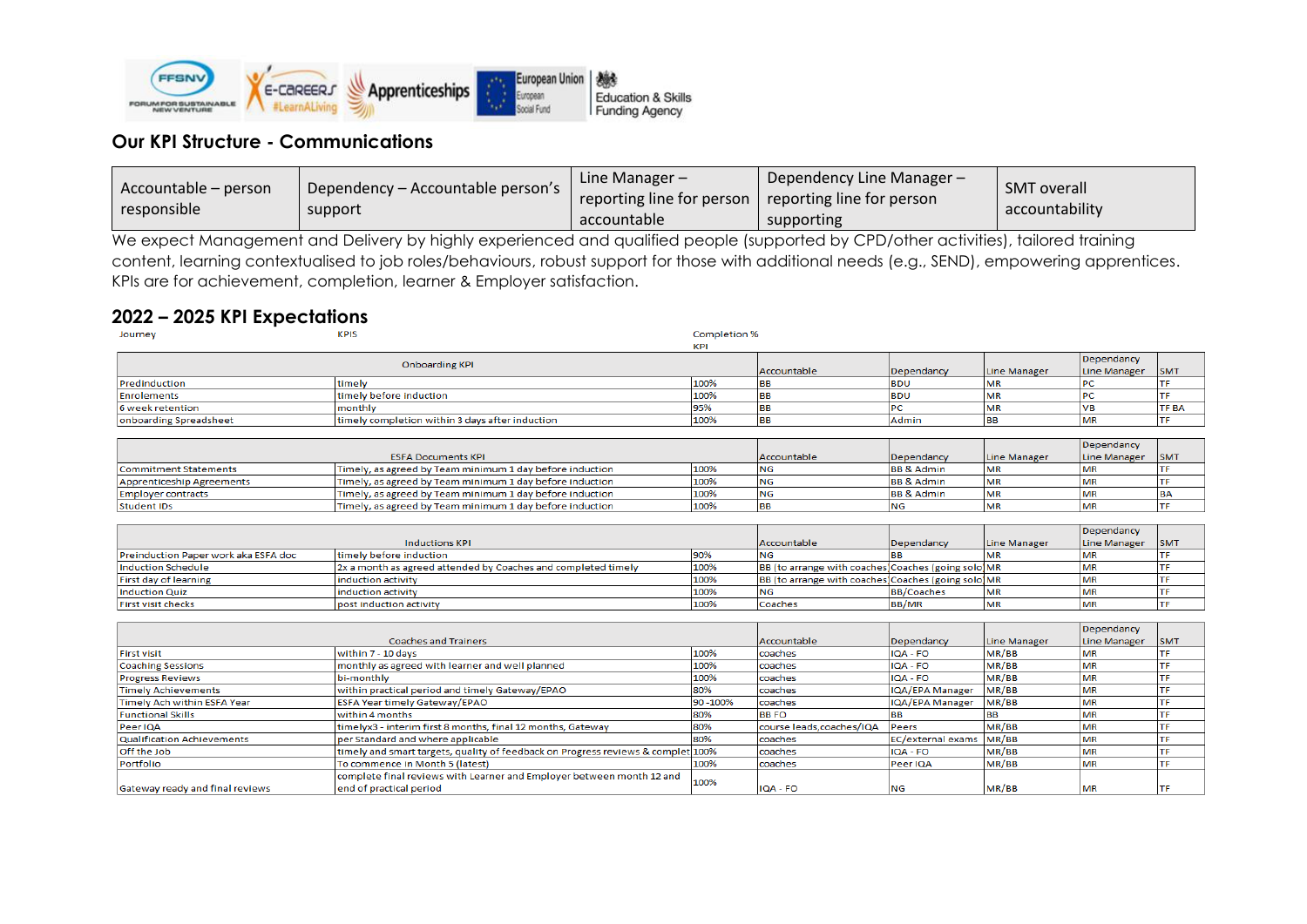

|                                               |                                                                             |                  |                |                 |                                | Dependency |                 |
|-----------------------------------------------|-----------------------------------------------------------------------------|------------------|----------------|-----------------|--------------------------------|------------|-----------------|
| SMT, Quality and HR                           |                                                                             | Accountable      | Dependency     | Line Manager    | Line Manager                   | <b>SMT</b> |                 |
| SMT - updates                                 | Quaterly financial updates and targets - Business Health                    |                  | TF             | VB/BA           |                                |            | VB, BA          |
| <b>SMT Policy reviews</b>                     | Annually                                                                    | 100%             | <b>SMT</b>     | <b>SMT</b>      |                                |            |                 |
| <b>CPD Log</b>                                | 30 hours annually                                                           | 90-100%          | all employees  | Line Managers   |                                |            | <b>HR</b>       |
| <b>Staff Survey</b>                           | annually                                                                    | 100%             | <b>HR</b>      | MR              | VB                             |            | <b>TF BA VB</b> |
| Appraisals                                    | yearly                                                                      | 100%             | Line Managers  | Coaches         | MR/BB                          |            | <b>HR</b>       |
| Financials - Employer contributions           | monthly updates                                                             | 100%             | TG             | <b>BA</b>       | <b>MR</b>                      |            | <b>BA VB TF</b> |
| ILR and QAR Updates                           | monthly updates                                                             | 100%             | TG             | GC              | <b>MR</b>                      | TF         | <b>BAVBTF</b>   |
|                                               | Learner centric: Progress Reviews, coaching sessions, Off the job training, | 100%<br>IQA - FO |                | N/A             | MR/BB                          |            |                 |
| <b>IQA Audits</b>                             | observations of teaching learning and assessment and first visits - monthly |                  |                |                 |                                |            | ΠF              |
| Compliance Audit                              | <b>ESFA related - monthly</b>                                               | 100%             | <b>NG</b>      | BB              | <b>MR</b>                      | <b>MR</b>  | ΤF              |
| QAR, SAR AND QUIP                             | monthly updates                                                             | 100%             | <b>MR</b>      | NG/FO/GC/TG     | TF                             | VB         | VB, BA          |
| <b>External Audit success</b>                 | ESFA, EPAO, Partners and Ofsted                                             | 100%             | <b>MR</b>      | <b>NG BB FO</b> |                                |            | <b>TF BA VB</b> |
| Safeguarding, Health and Safety, Prevent Risk | Policy implementations, reviews and controls, refresher training annually   |                  |                |                 |                                |            |                 |
| Assessment, GDPR, Complaints Policy           | covers all staff                                                            | 100%             | <b>NG</b>      | <b>MR</b>       | <b>TF (Data Controller) VB</b> |            | <b>TF BA VB</b> |
| All other operatioanl policy & Process audits | Annually - reviews, version control and reminders                           | 100%             | <b>MR</b>      | NG/BB           | TF                             | VB         | <b>TF BAVB</b>  |
| Business Continuity Plan and Estates          | Annually - reviewed and updates                                             | 100%             | <b>SMT</b>     | <b>HOA MR</b>   |                                |            | <b>TF BAVB</b>  |
| Learner and Employer Surveys                  | 3 x year - 1 induction feedback and knowledge check 100% of monthly new     |                  | <b>NGBB</b>    | <b>MRDS</b>     |                                |            |                 |
|                                               | learners 2 on programme 3 at Gateway.                                       | 100%             |                |                 | <b>MR</b>                      | TF         | <b>TF BAVB</b>  |
| <b>Accreditations Management</b>              | CMI, NCFE, LIBF, BCS and AAT Retain and update                              | 100%             | <b>DS BATF</b> |                 |                                |            | <b>TF BAVB</b>  |
| <b>EPAO</b> contracts                         | DSW, ICB, AAT, CMI, BCS, AP, NCFE and UKAAB retain and manage               | 100%             | <b>TF NG</b>   | Lead Coaches    | <b>MR</b>                      | TF         | <b>TF BA</b>    |
| New accreditations                            | ISO9001, Matrix and Investors in People                                     | 2023-2025        | <b>MRNG</b>    |                 |                                |            | <b>TF BA VB</b> |